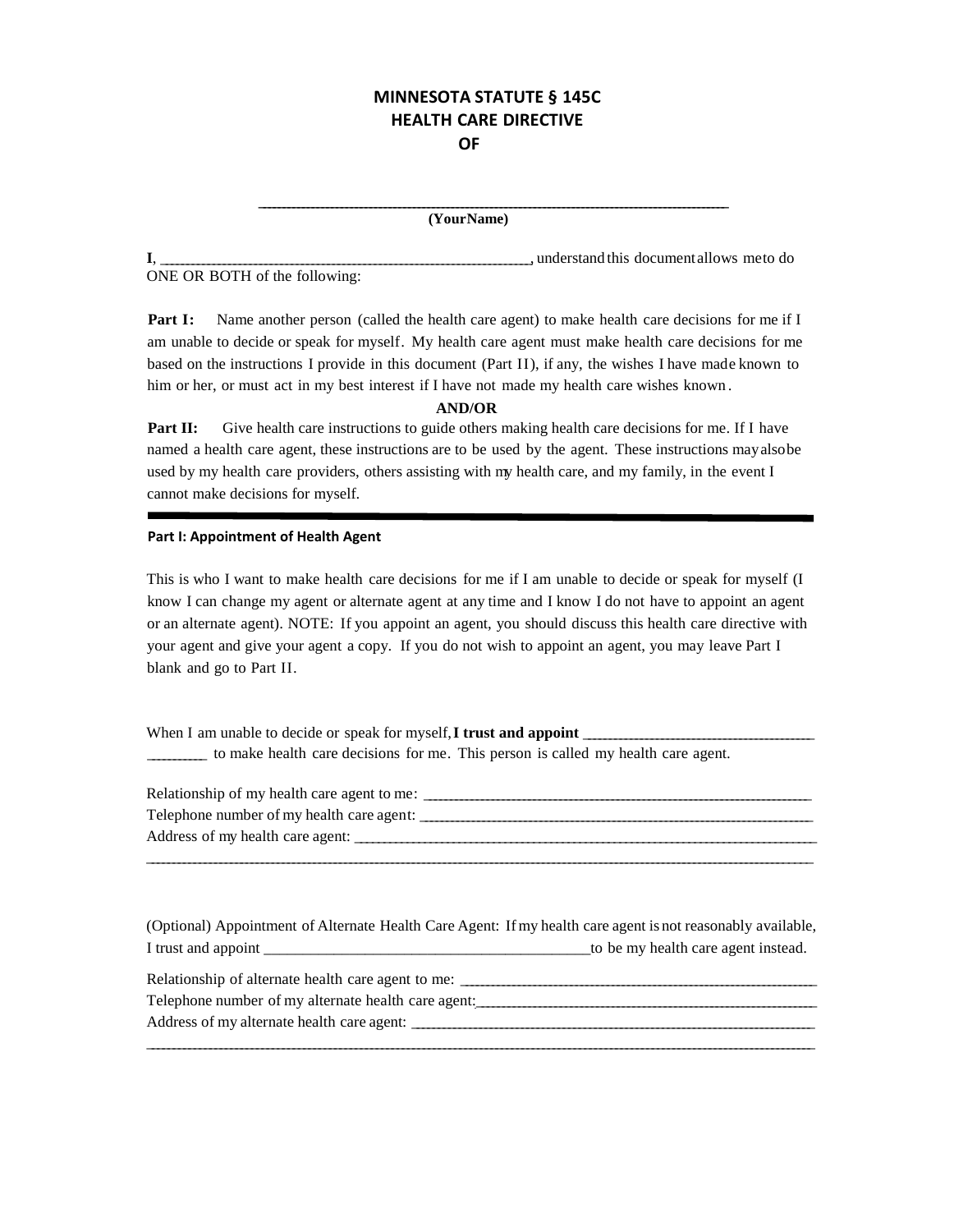# **THIS IS WHAT I WANT MY HEALTH CARE AGENT TO BE ABLE TO DO IF I AM UNABLE TO DECIDE OR SPEAK FOR MYSELF**

(I know I can change these choices)

My health care agent is automatically given the powers listed below in (A) through (D). My health care agent must follow my health care instructions in this document or anyother instructions I have given to myagent. If I have not given health care instructions, then my agent must act in my best interest.

Whenever I am unable to decide or speak for myself, my health care agent has the power to:

- (A) Make any health care decision for me. This includes the power to give, refuse, or withdraw consent to any care, treatment, service, or procedures. This includes deciding whether to stop or not start health care that is keeping me or might keep me alive, and deciding about intrusive mental health treatment.
- (B) Choose my health care providers .
- (C) Choose where I live and receive care and support when those choicesrelate to my health care needs.
- (D) Review my medical records and have the same rights that I would have to give my medical records to other people.

If I DO NOT want my health care agent to have a power listed above in (A)through (D) OR if I want to LIMIT any power in  $(A)$  through  $(D)$ , I MUST say that here:

\_\_\_\_\_\_\_\_\_\_\_\_\_\_\_\_\_\_\_\_\_\_\_\_\_\_\_\_\_\_\_\_\_\_\_\_\_\_\_\_\_\_\_\_\_\_\_\_\_\_\_\_\_\_\_\_\_\_\_\_\_\_\_\_\_\_\_\_\_\_\_\_\_\_\_\_\_\_\_\_\_\_\_\_\_\_\_\_\_\_\_\_\_\_\_\_\_\_\_\_\_\_\_\_\_\_\_\_\_\_\_\_\_\_\_\_\_\_\_\_\_\_\_\_\_ \_\_\_\_\_\_\_\_\_\_\_\_\_\_\_\_\_\_\_\_\_\_\_\_\_\_\_\_\_\_\_\_\_\_\_\_\_\_\_\_\_\_\_\_\_\_\_\_\_\_\_\_\_\_\_\_\_\_\_\_\_\_\_\_\_\_\_\_\_\_\_\_\_\_\_\_\_\_\_\_\_\_\_\_\_\_\_\_\_\_\_\_\_\_\_\_\_\_\_\_\_\_\_\_\_\_\_\_\_\_\_\_\_\_\_\_\_\_\_\_\_\_\_\_\_

My health care agent is NOT automatically given the powers listed below in  $(1)$  and  $(2)$ . If I WANT my agent to have any of the powers in  $(1)$  and  $(2)$ , I must INITIAL the line in front of the power; then my agent WILL HAVE that power.

- (1) To decide whether to donate any parts of my body, including organs, tissues, and eyes, when I die.
- (2) To decide what will happen with my body when I die (burial, cremation).

If I want to say anything more about my health care agent's powers or limits on the powers, I can say it here: \_\_\_\_\_\_\_\_\_\_\_\_\_\_\_\_\_\_\_\_\_\_\_\_\_\_\_\_\_\_\_\_\_\_\_\_\_\_\_\_\_\_\_\_\_\_\_\_\_\_\_\_\_\_\_\_\_\_\_\_\_\_\_\_\_\_\_\_\_\_\_\_\_\_\_\_\_\_\_\_\_\_\_\_

\_\_\_\_\_\_\_\_\_\_\_\_\_\_\_\_\_\_\_\_\_\_\_\_\_\_\_\_\_\_\_\_\_\_\_\_\_\_\_\_\_\_\_\_\_\_\_\_\_\_\_\_\_\_\_\_\_\_\_\_\_\_\_\_\_\_\_\_\_\_\_\_\_\_\_\_\_\_\_\_\_\_\_\_ \_\_\_\_\_\_\_\_\_\_\_\_\_\_\_\_\_\_\_\_\_\_\_\_\_\_\_\_\_\_\_\_\_\_\_\_\_\_\_\_\_\_\_\_\_\_\_\_\_\_\_\_\_\_\_\_\_\_\_\_\_\_\_\_\_\_\_\_\_\_\_\_\_\_\_\_\_\_\_\_\_\_\_\_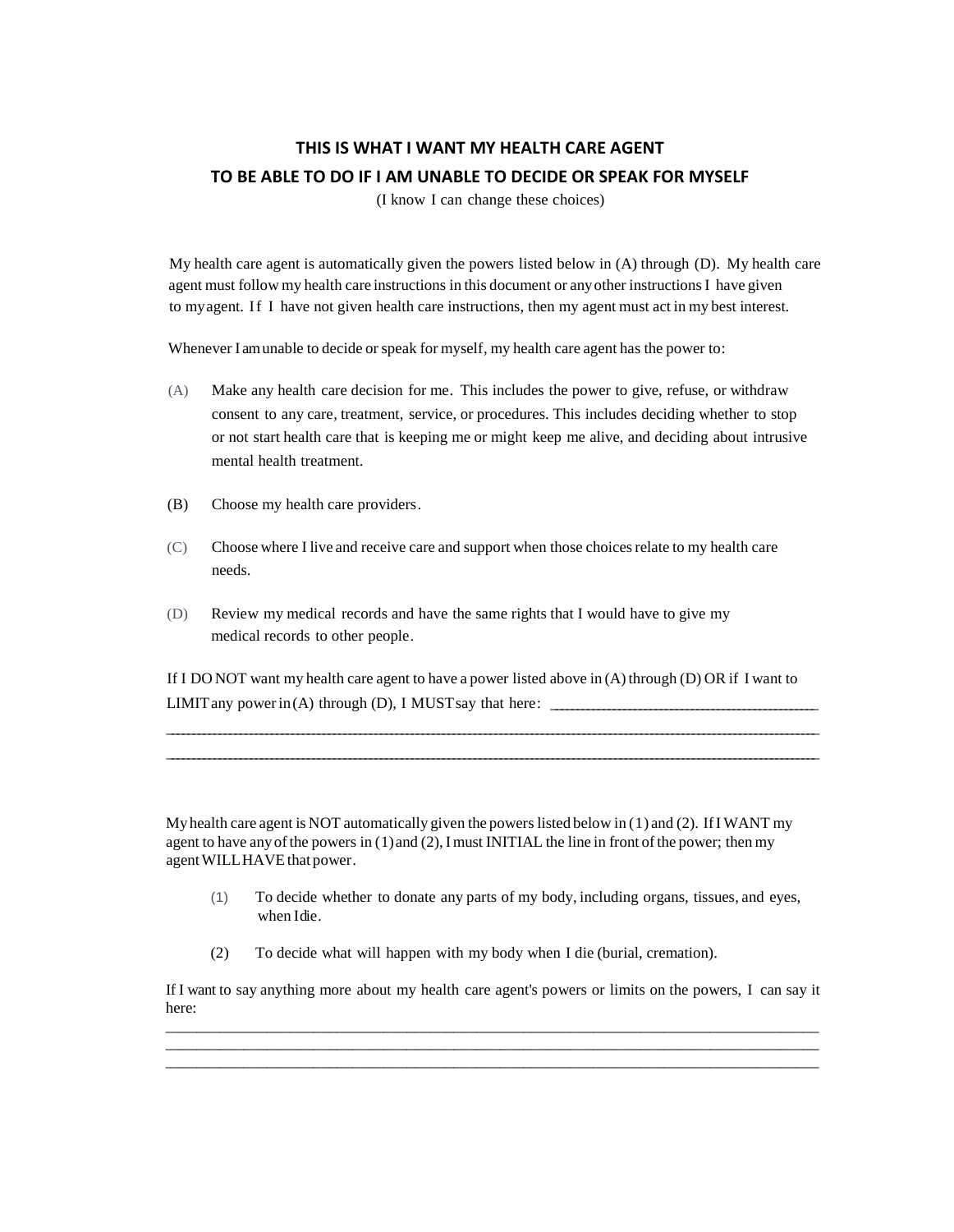#### **Part II: Health Care Instructions**

NOTE: Complete this Part II if you wish to give health care instructions. If you appointed an agent in Part I, completing this Part II is optional but would be very helpful to your agent. However, if you chose not to appoint an agent in Part I, you MUST complete some or all of this Part 11 if you wish to make a valid health care directive.

These are instructions for my health care when I am unable to decide or speak for myself. These instructions must be followed (so long as they address my needs). THESE ARE MY BELIEFS AND VALUES ABOUT MY HEALTH CARE (I know I can change these choices or leave any of them blank)

I want you to know these things about me to help you make decisions about my health care:

| 5. My thoughts about how my .medical condition might affect my family:______________________________                                                                                                                             |  |
|----------------------------------------------------------------------------------------------------------------------------------------------------------------------------------------------------------------------------------|--|
| <u> 1980 - John Stone, Amerikaans en Stone, Frysk kalender en beskriuwer en beskriuwer en beskriuwer en beskriuw</u><br>6. (For a woman of childbearing age) My thoughts about how my health care should be handled in the event |  |

\_\_\_\_\_\_\_\_\_\_\_\_\_\_\_\_\_\_\_\_\_\_\_\_\_\_\_\_\_\_\_\_\_\_\_\_\_\_\_\_\_\_\_\_\_\_\_\_\_\_\_\_\_\_\_\_\_\_\_\_\_\_\_\_\_\_\_\_\_\_\_\_\_\_\_\_\_\_\_\_\_\_\_ \_\_\_\_\_\_\_\_\_\_\_\_\_\_\_\_\_\_\_\_\_\_\_\_\_\_\_\_\_\_\_\_\_\_\_\_\_\_\_\_\_\_\_\_\_\_\_\_\_\_\_\_\_\_\_\_\_\_\_\_\_\_\_\_\_\_\_\_\_\_\_\_\_\_\_\_\_\_\_\_\_\_\_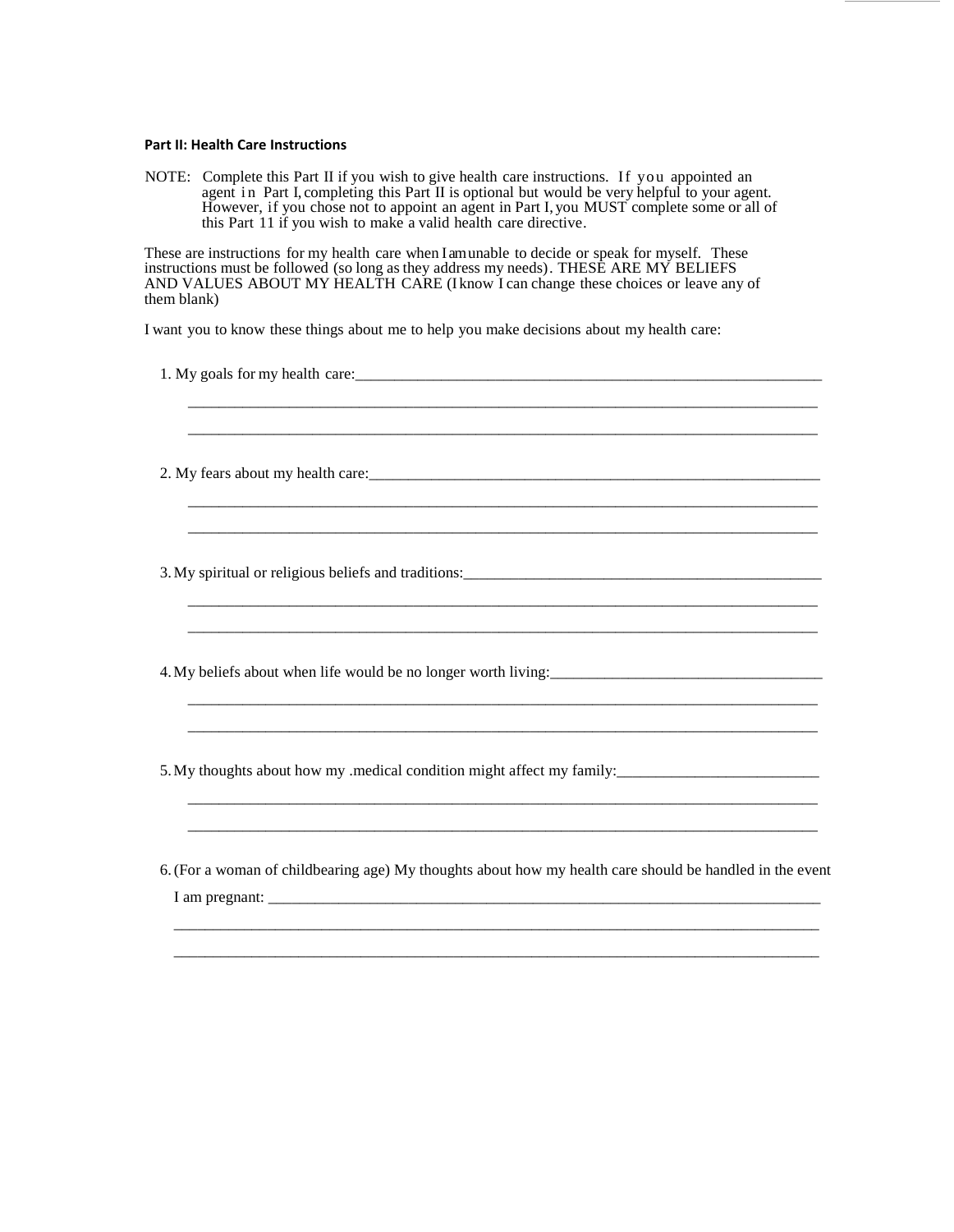# **THIS IS WHAT I WANT AND DO NOT WANT FOR MY HEALTH CARE**

(I know I can change these choices or leave any of them blank)

Many medical treatments may be used to try to improve my medical condition or to prolong my life. Examples include artificial breathing by a machine connected to a tube in the lungs, artificial feeding or fluids through tubes, attempts to start a stopped heart, surgeries, dialysis, antibiotics, and blood transfusions . Most medical treatments can be tried for a while and then stopped if they do not help.

I have these views about my health care in these situations: (NOTE: You can discuss general feelings, specific treatments, or leave any of them blank)

1. If I had a reasonable chance of recovery, and were temporarily unable to decide or speak for myself, I would want:\_\_\_\_\_\_\_\_\_\_\_\_\_\_\_\_\_\_\_\_\_\_\_\_\_\_\_\_\_\_\_\_\_\_\_\_\_\_\_\_\_\_\_\_\_\_\_\_\_\_\_\_\_\_\_\_\_\_\_\_\_

\_\_\_\_\_\_\_\_\_\_\_\_\_\_\_\_\_\_\_\_\_\_\_\_\_\_\_\_\_\_\_\_\_\_\_\_\_\_\_\_\_\_\_\_\_\_\_\_\_\_\_\_\_\_\_\_\_\_\_\_\_\_\_\_\_\_\_\_\_\_\_\_\_\_\_\_\_\_\_\_ \_\_\_\_\_\_\_\_\_\_\_\_\_\_\_\_\_\_\_\_\_\_\_\_\_\_\_\_\_\_\_\_\_\_\_\_\_\_\_\_\_\_\_\_\_\_\_\_\_\_\_\_\_\_\_\_\_\_\_\_\_\_\_\_\_\_\_\_\_\_\_\_\_\_\_\_\_\_\_\_

\_\_\_\_\_\_\_\_\_\_\_\_\_\_\_\_\_\_\_\_\_\_\_\_\_\_\_\_\_\_\_\_\_\_\_\_\_\_\_\_\_\_\_\_\_\_\_\_\_\_\_\_\_\_\_\_\_\_\_\_\_\_\_\_\_\_\_\_\_\_\_\_\_\_\_\_\_\_\_\_

\_\_\_\_\_\_\_\_\_\_\_\_\_\_\_\_\_\_\_\_\_\_\_\_\_\_\_\_\_\_\_\_\_\_\_\_\_\_\_\_\_\_\_\_\_\_\_\_\_\_\_\_\_\_\_\_\_\_\_\_\_\_\_\_\_\_\_\_\_\_\_\_\_\_\_\_\_ \_\_\_\_\_\_\_\_\_\_\_\_\_\_\_\_\_\_\_\_\_\_\_\_\_\_\_\_\_\_\_\_\_\_\_\_\_\_\_\_\_\_\_\_\_\_\_\_\_\_\_\_\_\_\_\_\_\_\_\_\_\_\_\_\_\_\_\_\_\_\_\_\_\_\_\_\_

\_\_\_\_\_\_\_\_\_\_\_\_\_\_\_\_\_\_\_\_\_\_\_\_\_\_\_\_\_\_\_\_\_\_\_\_\_\_\_\_\_\_\_\_\_\_\_\_\_\_\_\_\_\_\_\_\_\_\_\_\_\_\_\_\_\_\_\_\_\_\_\_\_\_\_\_\_\_\_\_ \_\_\_\_\_\_\_\_\_\_\_\_\_\_\_\_\_\_\_\_\_\_\_\_\_\_\_\_\_\_\_\_\_\_\_\_\_\_\_\_\_\_\_\_\_\_\_\_\_\_\_\_\_\_\_\_\_\_\_\_\_\_\_\_\_\_\_\_\_\_\_\_\_\_\_\_\_\_\_\_

\_\_\_\_\_\_\_\_\_\_\_\_\_\_\_\_\_\_\_\_\_\_\_\_\_\_\_\_\_\_\_\_\_\_\_\_\_\_\_\_\_\_\_\_\_\_\_\_\_\_\_\_\_\_\_\_\_\_\_\_\_\_\_\_\_\_\_\_\_\_\_\_\_\_\_\_\_ \_\_\_\_\_\_\_\_\_\_\_\_\_\_\_\_\_\_\_\_\_\_\_\_\_\_\_\_\_\_\_\_\_\_\_\_\_\_\_\_\_\_\_\_\_\_\_\_\_\_\_\_\_\_\_\_\_\_\_\_\_\_\_\_\_\_\_\_\_\_\_\_\_\_\_\_\_

\_\_\_\_\_\_\_\_\_\_\_\_\_\_\_\_\_\_\_\_\_\_\_\_\_\_\_\_\_\_\_\_\_\_\_\_\_\_\_\_\_\_\_\_\_\_\_\_\_\_\_\_\_\_\_\_\_\_\_\_\_\_\_\_\_\_\_\_\_\_\_\_\_\_\_\_\_

\_\_\_\_\_\_\_\_\_\_\_\_\_\_\_\_\_\_\_\_\_\_\_\_\_\_\_\_\_\_\_\_\_\_\_\_\_\_\_\_\_\_\_\_\_\_\_\_\_\_\_\_\_\_\_\_\_\_\_\_\_\_\_\_\_\_\_\_\_\_\_\_\_\_\_\_\_ \_\_\_\_\_\_\_\_\_\_\_\_\_\_\_\_\_\_\_\_\_\_\_\_\_\_\_\_\_\_\_\_\_\_\_\_\_\_\_\_\_\_\_\_\_\_\_\_\_\_\_\_\_\_\_\_\_\_\_\_\_\_\_\_\_\_\_\_\_\_\_\_\_\_\_\_\_

\_\_\_\_\_\_\_\_\_\_\_\_\_\_\_\_\_\_\_\_\_\_\_\_\_\_\_\_\_\_\_\_\_\_\_\_\_\_\_\_\_\_\_\_\_\_\_\_\_\_\_\_\_\_\_\_\_\_\_\_\_\_\_\_\_\_\_\_\_\_\_\_\_\_\_\_\_

\_\_\_\_\_\_\_\_\_\_\_\_\_\_\_\_\_\_\_\_\_\_\_\_\_\_\_\_\_\_\_\_\_\_\_\_\_\_\_\_\_\_\_\_\_\_\_\_\_\_\_\_\_\_\_\_\_\_\_\_\_\_\_\_\_\_\_\_\_\_\_\_\_\_\_\_\_

\_\_\_\_\_\_\_\_\_\_\_\_\_\_\_\_\_\_\_\_\_\_\_\_\_\_\_\_\_\_\_\_\_\_\_\_\_\_\_\_\_\_\_\_\_\_\_\_\_\_\_\_\_\_\_\_\_\_\_\_\_\_\_\_\_\_\_\_\_\_\_\_\_\_\_\_\_\_\_\_\_\_\_\_\_\_\_\_\_\_\_\_\_\_\_\_\_\_\_\_\_\_\_

\_\_\_\_\_\_\_\_\_\_\_\_\_\_\_\_\_\_\_\_\_\_\_\_\_\_\_\_\_\_\_\_\_\_\_\_\_\_\_\_\_\_\_\_\_\_\_\_\_\_\_\_\_\_\_\_\_\_\_\_\_\_\_\_\_\_\_\_\_\_\_\_\_\_\_\_\_

- 2. If I were dying and unable to decide or speak for myself, I would want: \_\_\_\_\_\_\_\_\_\_\_\_\_\_\_\_\_\_\_\_\_\_\_\_\_\_\_\_\_\_\_\_\_\_\_
- 3. If I were permanently unconscious and unable to decide or speak for myself, I would want: \_\_
- 4. If I were completely dependent on others for my care and unable to decide or speak for myself, I would want:\_\_\_\_\_\_\_\_\_\_\_\_\_\_\_\_\_\_\_\_\_\_\_\_\_\_\_\_\_\_\_\_\_\_\_\_\_\_\_\_\_\_\_\_\_\_\_\_\_\_\_\_\_\_\_\_\_\_\_\_\_\_\_\_\_\_\_\_\_\_\_\_\_\_\_\_\_\_\_\_\_\_
- 5. In all circumstances, my doctors will try to keep me comfortable and reduce my pain . Thisis how I feel about pain relief if it would affect my alertness or if it could shorten my life:\_\_\_\_\_\_\_\_\_\_\_\_\_

**There are other things that I want or do not want for my health care, if possible:**

- 1. Who I would like to be my doctor:\_\_\_\_\_\_\_\_\_\_\_\_\_\_\_\_\_\_\_\_\_\_\_\_\_\_\_\_\_\_\_\_\_\_\_\_\_\_\_\_\_\_\_\_\_\_\_\_\_
- 2. Where I would like to live to receive health care:
- 3. Where I would like to die and other wishes I have about dying:
- 4. My wishes about donating parts of my body when I die:\_\_\_\_\_\_\_\_\_\_\_\_\_\_\_\_\_\_\_\_\_\_\_\_\_\_\_\_\_\_\_\_
- 5. My wishes about what happens to my body when I die (cremation, burial):\_\_\_\_\_\_\_\_\_\_\_\_\_\_\_\_\_
- 6. Any other things:  $\blacksquare$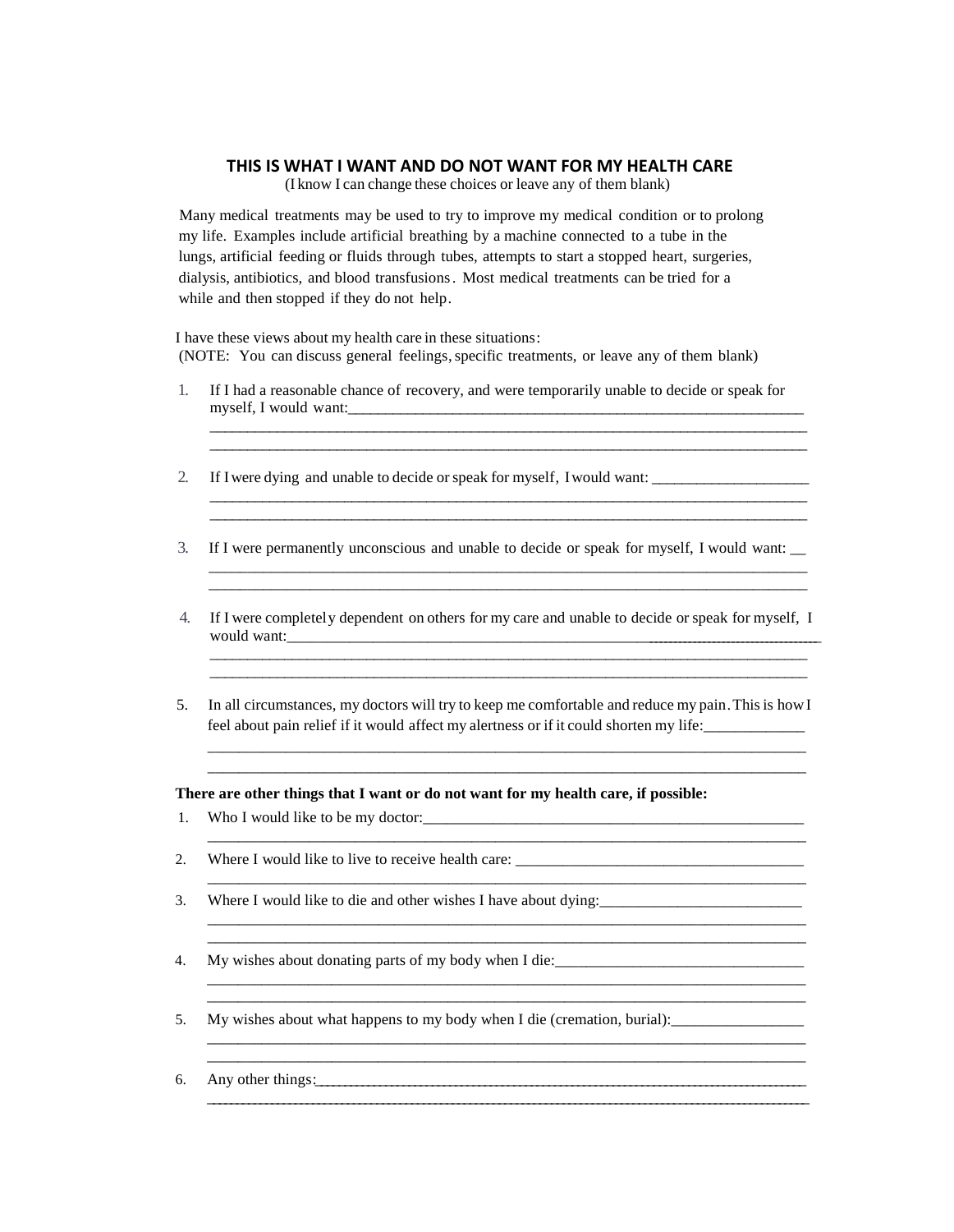## **Part III: Making The Document Legal**

This document must be signed by me. It also must be verified either by a notary public (Option 1) OR witnessed by two witnesses (Option 2). It must be dated when it is verified or witnessed .

Iam thinking clearly, I agree with everything that is written in this document, and I have made this document willingly.

|                                                                 | My signature<br>If I cannot sign my name, I can ask someone<br>to sign this document for me.         |
|-----------------------------------------------------------------|------------------------------------------------------------------------------------------------------|
| Date signed:                                                    | Date of birth:                                                                                       |
| Signature of person who I asked to<br>sign this document for me | Printed name of person who I asked to<br>sign this document for me                                   |
| <b>Option 1: Notary Public</b>                                  |                                                                                                      |
|                                                                 | (name)<br>acknowledged his/her signature on this document or acknowledged that he/she authorized the |

person signing this document to sign on his/her behalf. I amnot named as a health care agent or

Subscribed and sworn to before me this  $\frac{day \text{ of }$ 

\_\_\_\_\_\_\_\_\_\_\_\_\_\_\_\_\_\_\_\_\_\_\_\_\_\_\_\_\_\_\_\_\_\_\_

alternate health care agent in this document.

Notary Public